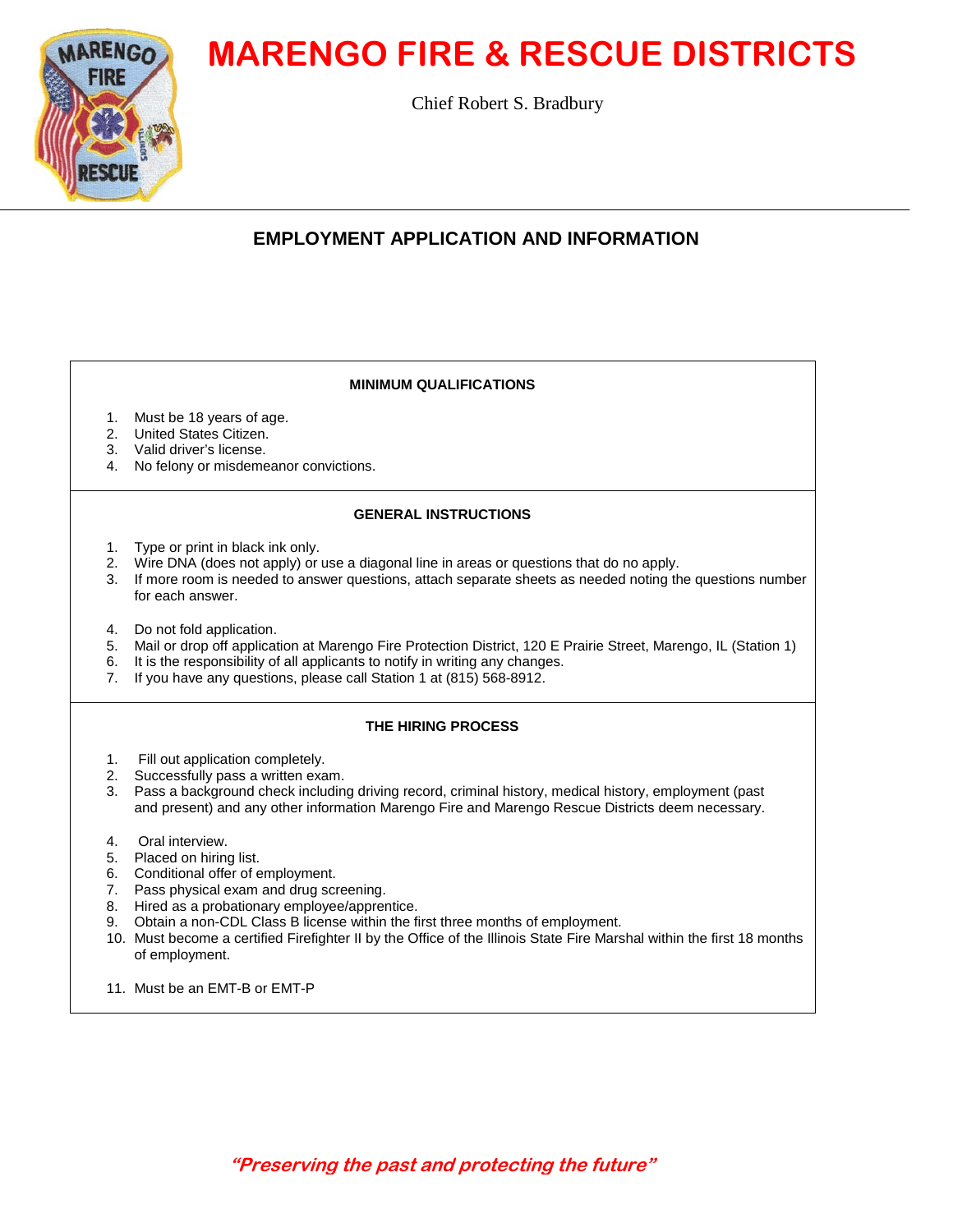

Marengo Fire and Marengo Rescue Districts EMT, Paramedic, Firefighter Application Packet

Marengo Fire and Marengo Rescue Districts are Equal Opportunity Employers. Employment offers are made on the basis of qualifications and needs of the department.

Please fill out the entire application completely and accurately. All statements in your application are subject to verification. Incorrect Statement(s) will bar or remove you from employment.

| 1.                         | Name<br>Last                                                                         | First                               |                               | Middle                     |  |  |  |
|----------------------------|--------------------------------------------------------------------------------------|-------------------------------------|-------------------------------|----------------------------|--|--|--|
|                            | List any other names you have used or have been know by including maiden name:<br>2. |                                     |                               |                            |  |  |  |
| 3.                         | <b>Address Number and Street</b>                                                     | City                                | State                         | Zip                        |  |  |  |
| 4.                         | Home Phone Number: (<br>$\rightarrow$                                                | Cell: (<br>$\overline{\phantom{a}}$ | $\mathcal{E}$                 |                            |  |  |  |
| 5.                         | Driver's License #:                                                                  | State:                              |                               | Class:                     |  |  |  |
| 6.                         | Social Security #:                                                                   |                                     |                               |                            |  |  |  |
| 7.                         | U.S. Citizen?                                                                        | Yes                                 |                               | No                         |  |  |  |
| 8.                         | LIST ALL FORMER ADDRESSES FOR THE PAST TEN YEARS IN CHRONOLOGICAL ORDER              |                                     |                               |                            |  |  |  |
|                            |                                                                                      |                                     |                               |                            |  |  |  |
|                            | Number & Street                                                                      | City                                |                               | <b>State</b><br>Zip        |  |  |  |
|                            | Ι.                                                                                   |                                     |                               |                            |  |  |  |
| $\overline{\mathbb{II}}$ . |                                                                                      |                                     |                               |                            |  |  |  |
| $\overline{\mathbb{H}}$ .  |                                                                                      |                                     |                               |                            |  |  |  |
| IV.                        |                                                                                      |                                     |                               |                            |  |  |  |
| V.                         |                                                                                      |                                     |                               |                            |  |  |  |
| VI.                        |                                                                                      |                                     |                               |                            |  |  |  |
| VII.                       |                                                                                      |                                     |                               |                            |  |  |  |
| VIII.                      |                                                                                      |                                     |                               |                            |  |  |  |
| IX.                        |                                                                                      |                                     |                               |                            |  |  |  |
| X.                         |                                                                                      |                                     |                               |                            |  |  |  |
|                            |                                                                                      | <b>EDUCATION</b>                    |                               |                            |  |  |  |
| 9.                         |                                                                                      |                                     |                               |                            |  |  |  |
|                            | <b>High School</b><br>Name of School<br><b>Dates Attended</b>                        | Graduate?                           | City<br>$\overline{N}$<br>Yes | <b>State</b><br><b>GED</b> |  |  |  |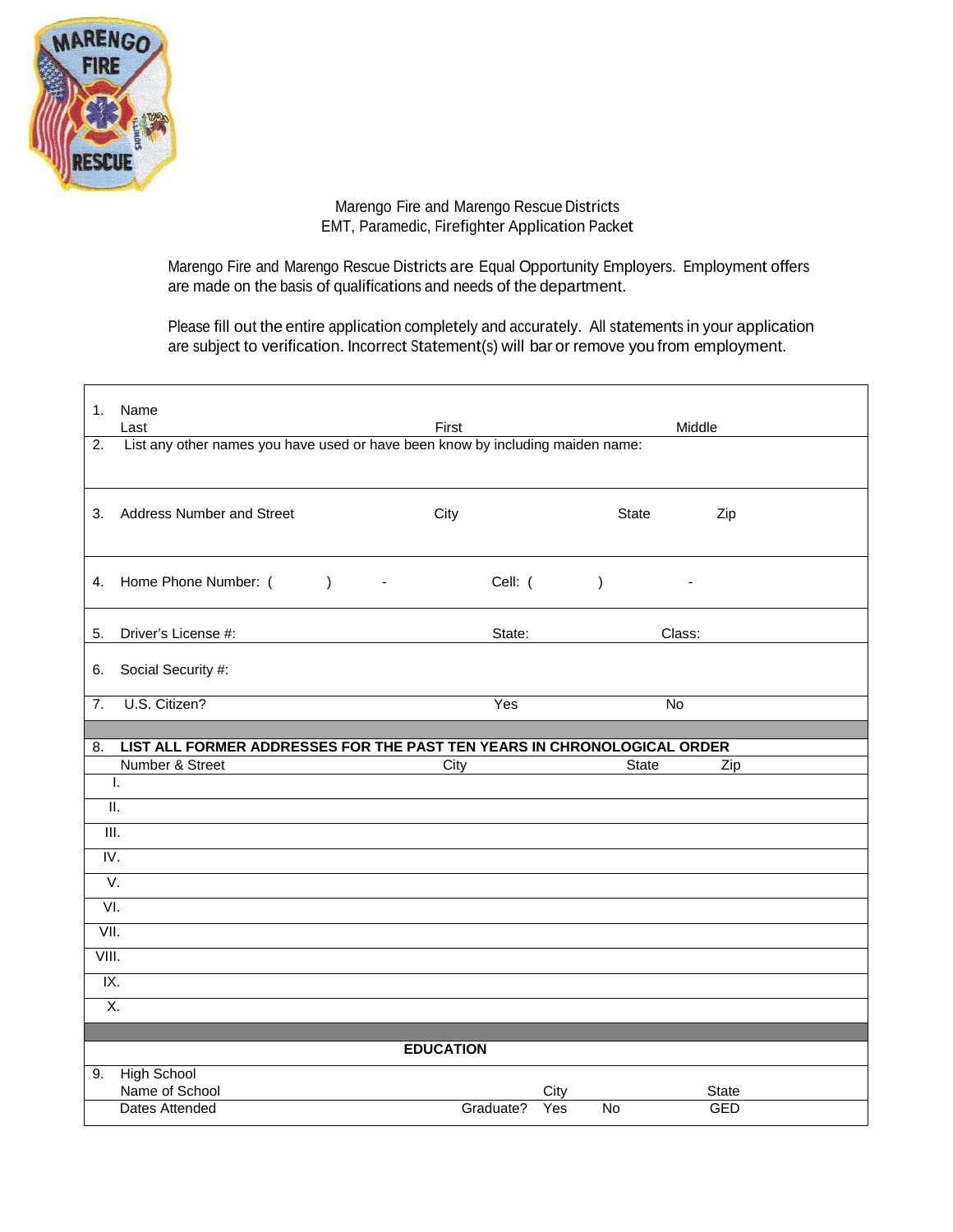

| 10. Undergraduate Education<br>Name of School                                                                              |           | City |           | State |  |  |
|----------------------------------------------------------------------------------------------------------------------------|-----------|------|-----------|-------|--|--|
| Dates Attended                                                                                                             | Graduate? | Yes  | No.       |       |  |  |
| 11. Undergraduate Education<br>Name of School                                                                              |           | City |           | State |  |  |
| Dates Attended                                                                                                             | Graduate? | Yes  | No.       |       |  |  |
| 12. Trade Schools                                                                                                          |           |      |           |       |  |  |
| 13. What college degrees have you attained?                                                                                |           |      |           |       |  |  |
| 14. List course work relevant to position applied for:                                                                     |           |      |           |       |  |  |
|                                                                                                                            |           |      |           |       |  |  |
| <b>MILITARY</b>                                                                                                            |           |      |           |       |  |  |
| 15. Are you now or have you ever been in the military service?                                                             |           | Yes  | <b>No</b> |       |  |  |
| 16. Branch of service                                                                                                      |           |      |           |       |  |  |
| 17. Are you now or were you ever an active member of any branch of the U.S. Military Reserve Forces                        |           |      |           |       |  |  |
| or National Guard Unit? Yes<br><b>No</b>                                                                                   | Rank      |      |           |       |  |  |
| 18. $\overline{Unit}$<br>From                                                                                              |           |      | To        |       |  |  |
|                                                                                                                            |           |      |           |       |  |  |
| <b>CONVICTION HISTORY</b>                                                                                                  |           |      |           |       |  |  |
| 19. Have you ever been convicted of a crime other than minor traffic violations?<br>Yes<br>No<br>If yes, explain below:    |           |      |           |       |  |  |
| DATE, POLICE AGENCY, OFFENSE AND DISPOSITION OF CASE                                                                       |           |      |           |       |  |  |
|                                                                                                                            |           |      |           |       |  |  |
|                                                                                                                            |           |      |           |       |  |  |
|                                                                                                                            |           |      |           |       |  |  |
|                                                                                                                            |           |      |           |       |  |  |
|                                                                                                                            |           |      |           |       |  |  |
| 20. List all traffic convictions and accidents you have had in the last four years. If more space is                       |           |      |           |       |  |  |
| needed, please type on a separate page and attach.<br>LOCATION (CITY & STATE), APPROXIMATE DATE, VIOLATION AND DISPOSITION |           |      |           |       |  |  |
|                                                                                                                            |           |      |           |       |  |  |
|                                                                                                                            |           |      |           |       |  |  |
|                                                                                                                            |           |      |           |       |  |  |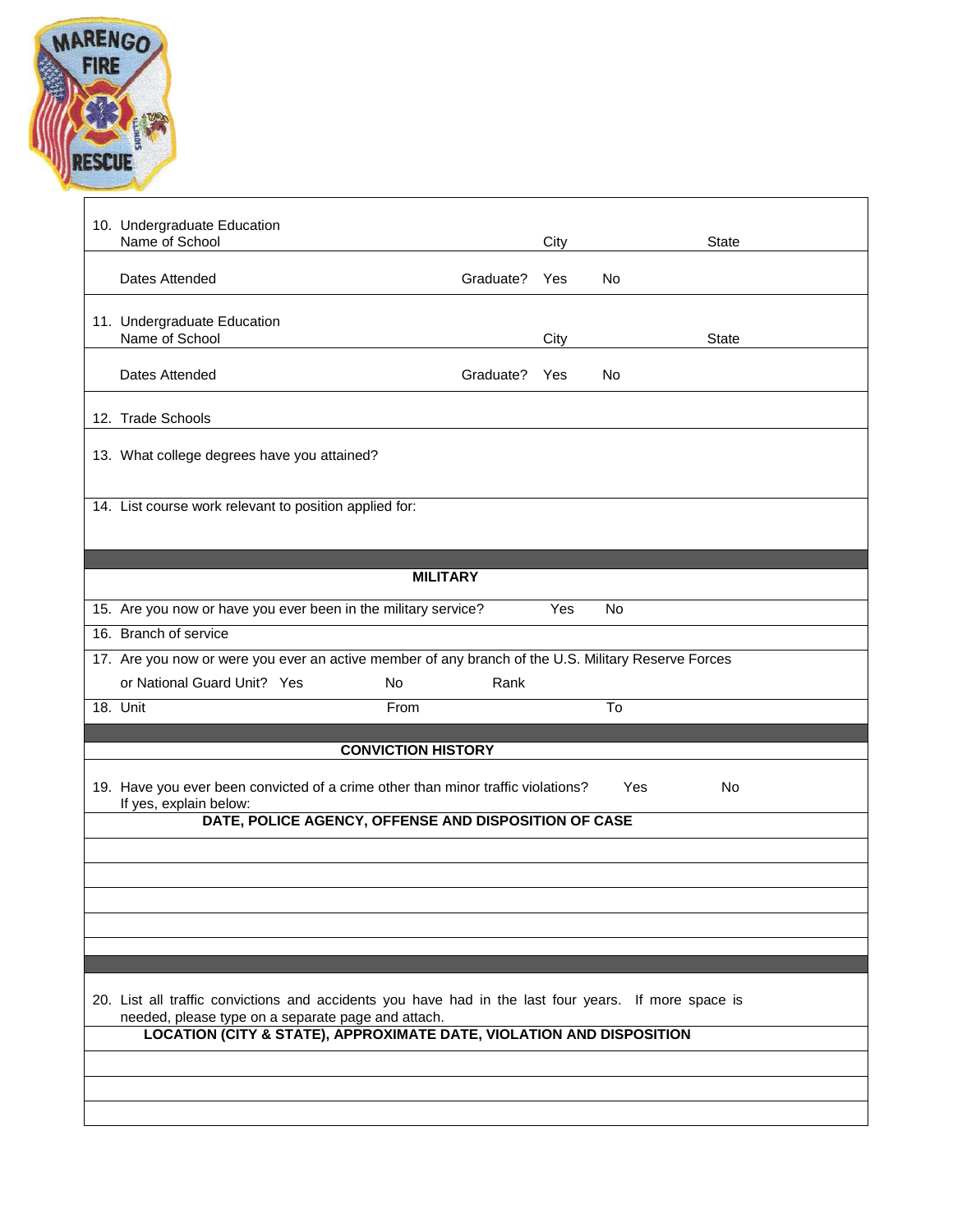

# **EMPLOYMENT HISTORY** 21. List all jobs you have had for the last ten years. Include periods of unemployment. Put your present job first. Include military service in proper time sequence along with temporary or part-time jobs. Omission of prior employment may be considered falsification of information. Please use a continuation sheet if needed. PRESENT EMPLOYER'S NAME **PRESENT EMPLOYER'S NAME Address** Number & Street City City City State Zip Job Description: Do you object to our contacting them? The Yes No Dates of Employment: Month/Year **to Month/Year** Salary: Per EMPLOYER'S NAME Phone ( ) Address Number & Street City City City State Zip Job Description: Do you object to our contacting them? The Yes No Dates of Employment: Month/Year **to Month/Year** Salary: Per Reason for leaving: EMPLOYER'S NAME **Phone (BEA)** Phone (Phone (Phone (Phone (Phone (Phone (Phone (Phone (Phone (Phone (Phone (Phone (Phone (Phone (Phone (Phone (Phone (Phone (Phone (Phone (Phone (Phone (Phone (Phone (Phone (Phone (Phone (Pho Address Number & Street City City City State Zip Job Description: Do you object to our contacting them? The Yes No Dates of Employment: Month/Year **to Month/Year** Salary: Per Reason for leaving: EMPLOYER'S NAME  $\qquad \qquad$  Phone ( ) Address Number & Street City City State Zip Job Description: Do you object to our contacting them? The Yes No Dates of Employment: Month/Year **to Month/Year** Salary: Per Reason for leaving: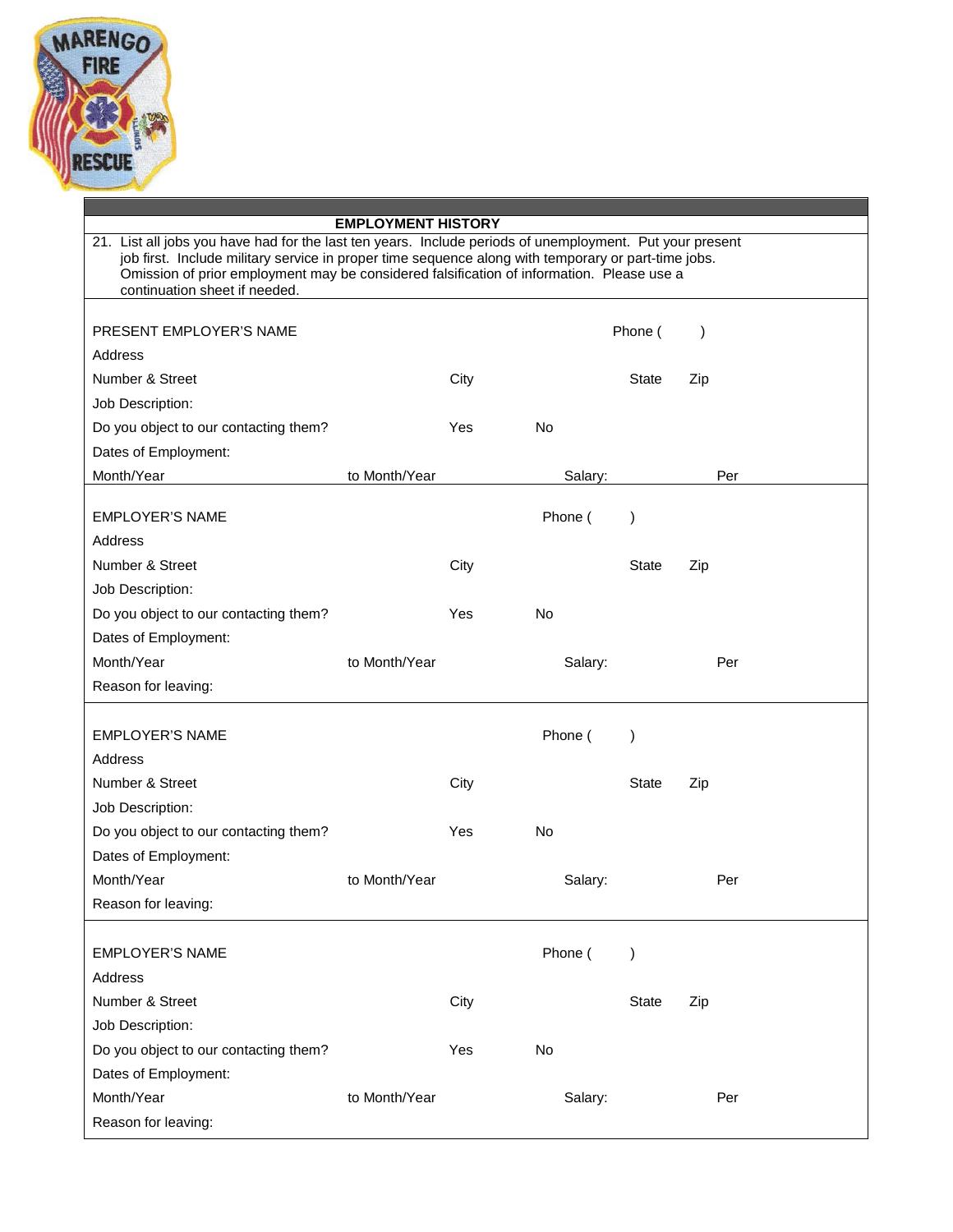| employment?<br>If yes, please explain:                                                                                                                                  |                   | Yes | 22. Have you ever been suspended or terminated, other than from an economic layoff, from any prior<br>No. |  |
|-------------------------------------------------------------------------------------------------------------------------------------------------------------------------|-------------------|-----|-----------------------------------------------------------------------------------------------------------|--|
| 23. Have you ever resigned from any employment position because of misconduct or unsatisfactory<br>performance or while under investigation?<br>If yes, please explain: |                   | Yes | No                                                                                                        |  |
| 24. Have you ever taken a civil service exam?                                                                                                                           |                   | Yes | <b>No</b>                                                                                                 |  |
| Agency:<br><b>Status</b>                                                                                                                                                | Date:             |     | Position on List                                                                                          |  |
|                                                                                                                                                                         | <b>REFERENCES</b> |     |                                                                                                           |  |
|                                                                                                                                                                         |                   |     |                                                                                                           |  |
| than three years. All persons to whom you refer will be asked to appraise your character, ability,<br>experience, personality, and other qualities.                     |                   |     | 25. Please list three adult s not related to you and not former employers who have known you for more     |  |
| Name                                                                                                                                                                    |                   |     | Relationship                                                                                              |  |
| Address                                                                                                                                                                 |                   |     |                                                                                                           |  |
| <b>Business/Cell Phone</b>                                                                                                                                              |                   |     | Home Phone                                                                                                |  |
| Occupation                                                                                                                                                              |                   |     |                                                                                                           |  |
| Name                                                                                                                                                                    |                   |     | Relationship                                                                                              |  |
| Address                                                                                                                                                                 |                   |     |                                                                                                           |  |
| <b>Business/Cell Phone</b>                                                                                                                                              |                   |     | Home Phone                                                                                                |  |
| Occupation                                                                                                                                                              |                   |     |                                                                                                           |  |
| Name                                                                                                                                                                    |                   |     | Relationship                                                                                              |  |
| Address                                                                                                                                                                 |                   |     |                                                                                                           |  |
| <b>Business/Cell Phone</b>                                                                                                                                              |                   |     | Home Phone                                                                                                |  |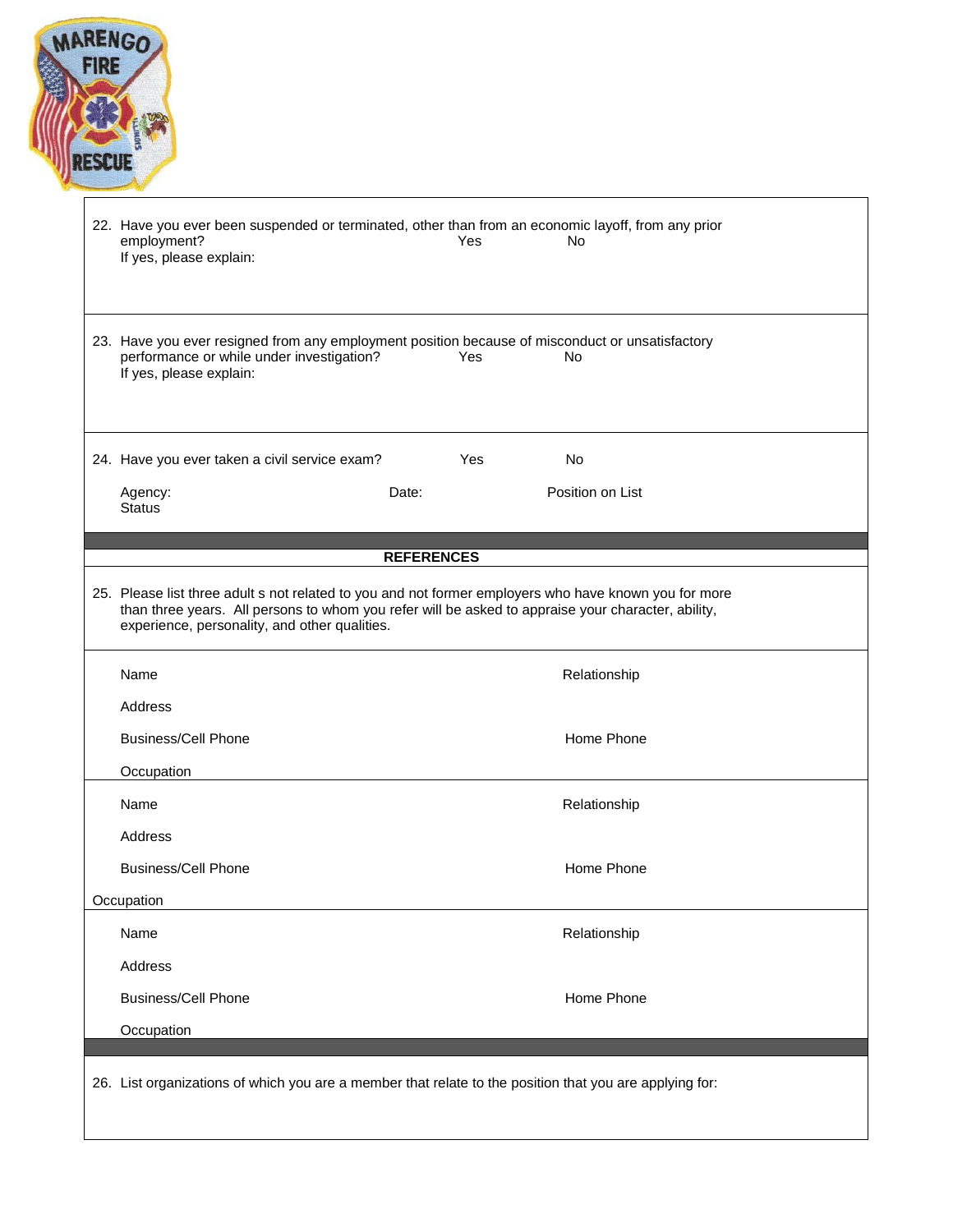

| 27. Explain your reasons for wanting to become an EMT, Paramedic and/or Firefighter:                                                                                                                                                                             |              |    |  |  |  |
|------------------------------------------------------------------------------------------------------------------------------------------------------------------------------------------------------------------------------------------------------------------|--------------|----|--|--|--|
|                                                                                                                                                                                                                                                                  |              |    |  |  |  |
| 28. Please review the enclosed job description for the position you are applying for and state whether<br>you can perform the essential job functions listed therein with or without reasonable<br>accommodation.<br>If accommodation is needed, please explain: | Yes          | No |  |  |  |
|                                                                                                                                                                                                                                                                  |              |    |  |  |  |
|                                                                                                                                                                                                                                                                  |              |    |  |  |  |
| 29. Person(s) to be notified in case of emergency:                                                                                                                                                                                                               |              |    |  |  |  |
| Name                                                                                                                                                                                                                                                             | Address      |    |  |  |  |
| Phone                                                                                                                                                                                                                                                            | Relationship |    |  |  |  |
| Person(s) to be notified in case of emergency:                                                                                                                                                                                                                   |              |    |  |  |  |
| Name                                                                                                                                                                                                                                                             | Address      |    |  |  |  |
| Phone                                                                                                                                                                                                                                                            | Relationship |    |  |  |  |
| Person(s) to be notified in case of emergency:                                                                                                                                                                                                                   |              |    |  |  |  |
| Name                                                                                                                                                                                                                                                             | Address      |    |  |  |  |
| Phone                                                                                                                                                                                                                                                            | Relationship |    |  |  |  |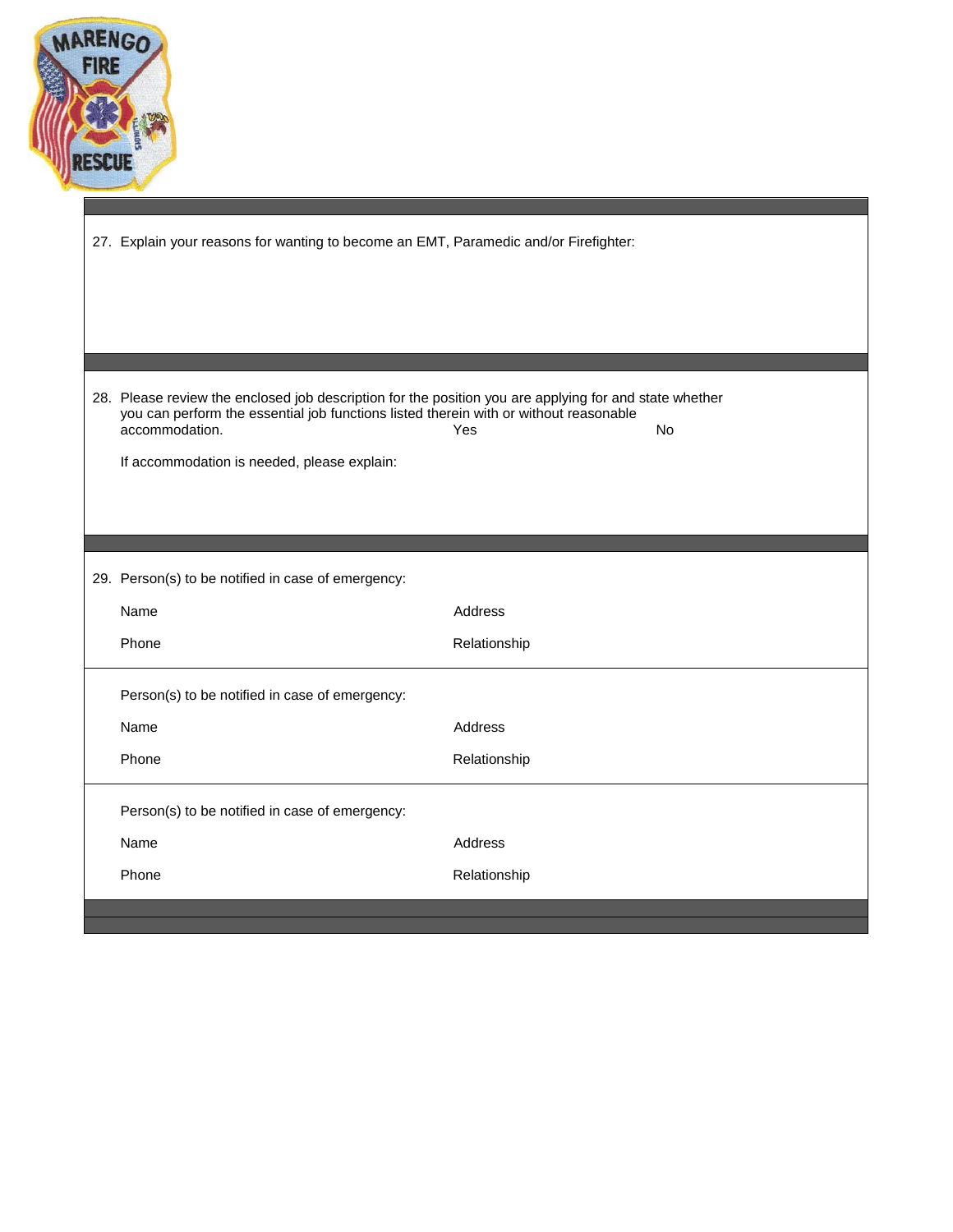

# **SUBMISSION OF DOCUMENTATION AND CREDENTIALS**

- 30. I understand that if I am placed on any eligibility list, I will be fingerprinted following the conditional offer of employment and a set of my fingerprints will be furnished to the Illinois Department of State Police and to the Federal Bureau of Investigation.
- 31. I understand that I must provide the Marengo Fire and Marengo Rescue Districts with COPIES of the following documentation and/or certificates at the times indicated below. Other relevant fire service or EMS certificates, such as Firefighter III, may be submitted with the application but are not required. If at any time any of the documentation is updated or if my credentials change, I must submit the new documentation or certifications to the Marengo Fire and Marengo Rescue Districts as soon as possible. I further understand that failure to submit any of the following documentation and/or certifications at the times indicated may result in my application no longer being considered and/or loss of my position on the eligibility list or withdrawal of a conditional offer of hire.
- 32. Should you successfully complete all phases of the examination process, you will be subjected to a thorough medical evaluation prior to hiring. The medical evaluation may include testing for drugs/ narcotics, communicable diseases and alcohol abuse. You will be required to give a thorough medical history.

| <b>DOCUMENTATION</b>                                    | <b>TIME OF SUBMISSION</b>         |
|---------------------------------------------------------|-----------------------------------|
| Marengo Fire and Marengo Rescue Districts Authorization | With this application             |
| & Release of Liability Form                             |                                   |
| Marengo Fire and Marengo Rescue Districts Physician's   | After a conditional offer of hire |
| Certification of Physical Condition                     |                                   |
| Copy of certified high school transcript or GED diploma | With this application             |
| (do not send college certificates as substitutes)       |                                   |
| Copy of valid driver's license                          | With this application             |
| Documents relating to I-9 form, Employment Eligibility  | With this application             |
| Verification                                            |                                   |
| Copies of all applicable Firefighter certifications     | With this application             |
| Copy of EMT-B or EMT-P certification and current HCP    | With this application             |
| CPR card                                                |                                   |
| Copy of military service record and discharge papers    | With this application             |
| (Form DD214)                                            |                                   |
| Set of fingerprints                                     | After a conditional offer of hire |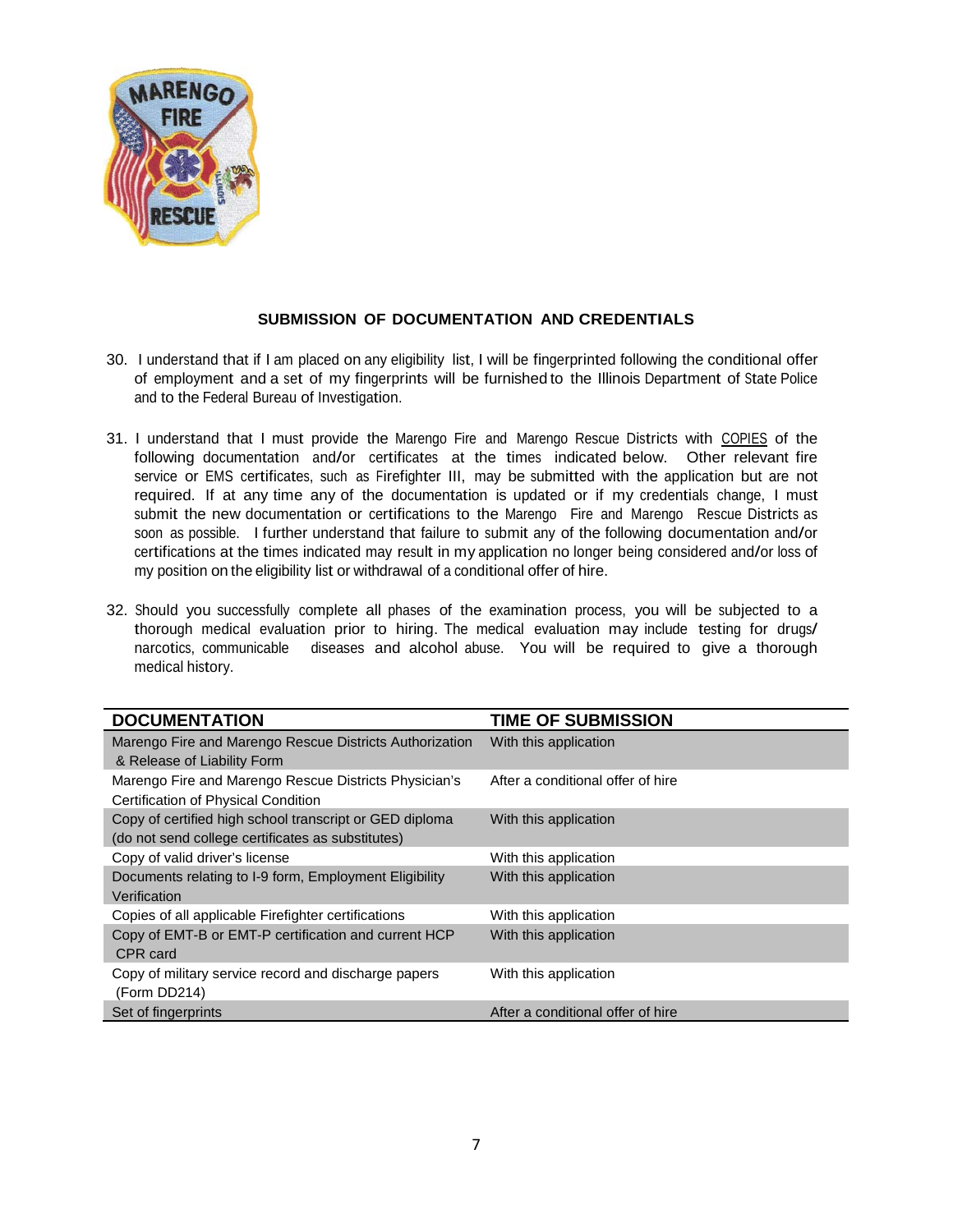

# **Firefighter/Paramedic/EMT**

### **Job Description:**

Firefighter/Paramedic/EMT

### **Distinguishing Features of Work**

Under the supervision of a rescue district officer, this position responds to and performs firefighting and emergency medical work at fires, medical emergencies, rescues and other department duties. This position requires performance of duties under hazardous and emergency conditions. Firefighters/Paramedics/EMT's are expected to be in excellent physical condition at all times are subject to being on call at any hour or day. A Firefighter/Paramedic/EMT may be assigned supervisory responsibility on a temporary basis.

### **Illustrative Examples of Work**

- Operates emergency vehicles, fire suppression apparatus.
- Administers drugs and related solutions on direct orders from the hospital physician who is in contact through radio and telephone connections. Uses defibrillator, obtains history of patient, and transmits history and symptoms to hospital for patient stabilization.
- Participates in preplanning strategies for various buildings.
- Maintains apparatus, equipment, buildings and tools.
- Completes training as required by the department training officer and department policies.
- Performs other duties as required or assigned.

### **Training and Experience:**

- Posses high school diploma or equivalent, possess the necessary State of Illinois and local emergency medical system certification as an EMT-P (Paramedic) or EMT-B (Basic).
- Posses OSFM certification of FF II (Must obtain within 18 months)
- Must have a thorough knowledge of the layout of the community and street system.
- Must maintain a NON-CDL "B" drivers license.
- Ability to understand and follow oral and written instructions.
- Ability to act quickly and calmly in an emergency.
- Ability to maintain an effective and professional relationship with officers, employees and the public.
- Must maintain physical condition to perform required duties.
- Must complete one calendar year of probation with final approval from the Chief.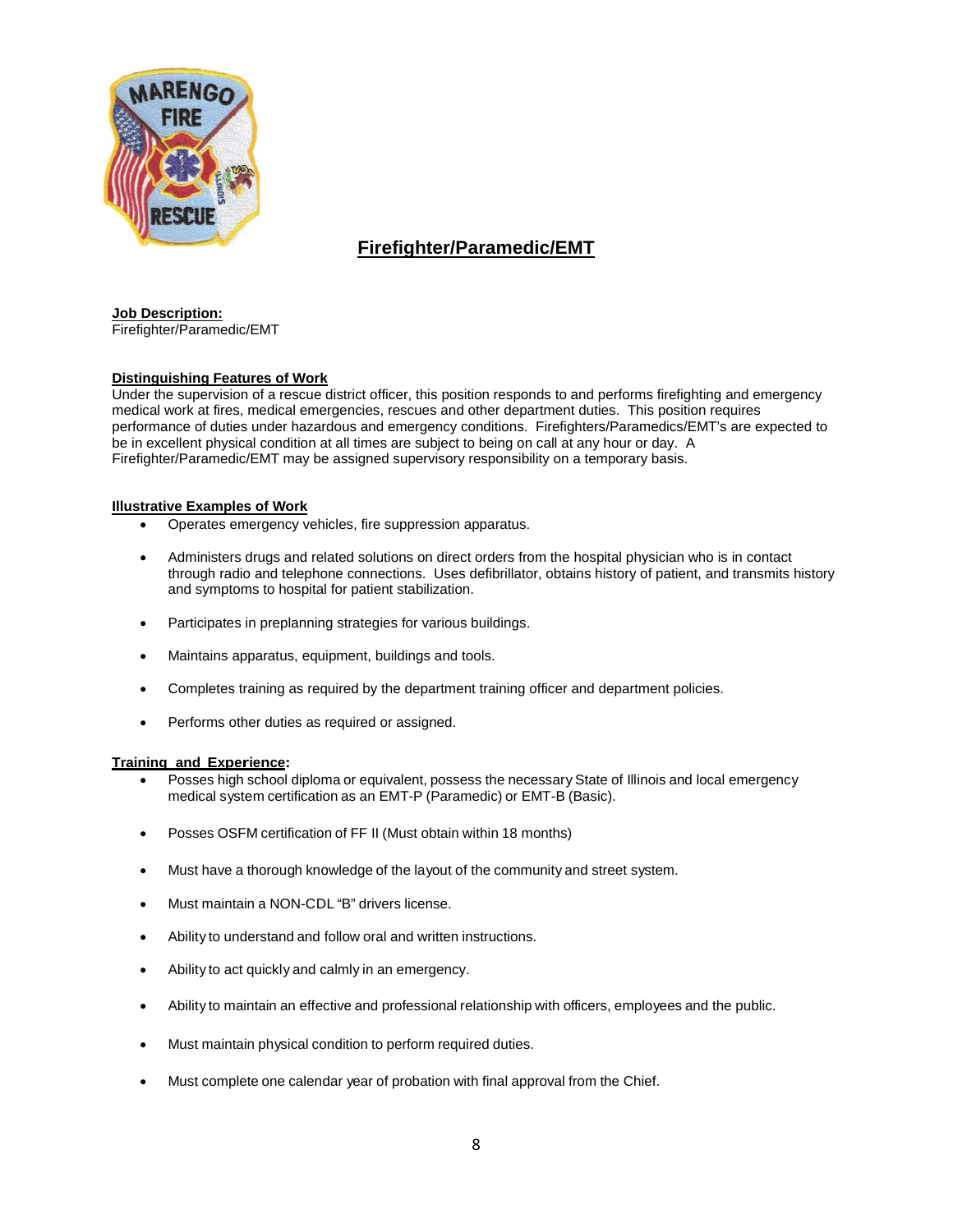

# **Marengo Fire and Marengo Rescue Districts**

# **EMT, Paramedic, Firefighter Application Packet**

I herby certify that I have read all questions and statements contained in this application packet, and I certify that there are no misrepresentations, omissions, or falsifications in this questionnaire, and that all my answers are true and correct to the best of my knowledge and belief. I understand that misrepresentation, omissions or falsification on this questionnaire or at any time during the hiring process may result in my application no longer being considered or in termination of my employment with the Marengo Fire and Marengo Rescue Districts.

|  | _Illinois, this ____________day of _____________________________ | .20 |
|--|------------------------------------------------------------------|-----|
|  |                                                                  |     |
|  |                                                                  |     |
|  |                                                                  |     |
|  |                                                                  |     |
|  |                                                                  |     |
|  |                                                                  |     |
|  |                                                                  |     |
|  |                                                                  |     |
|  |                                                                  |     |